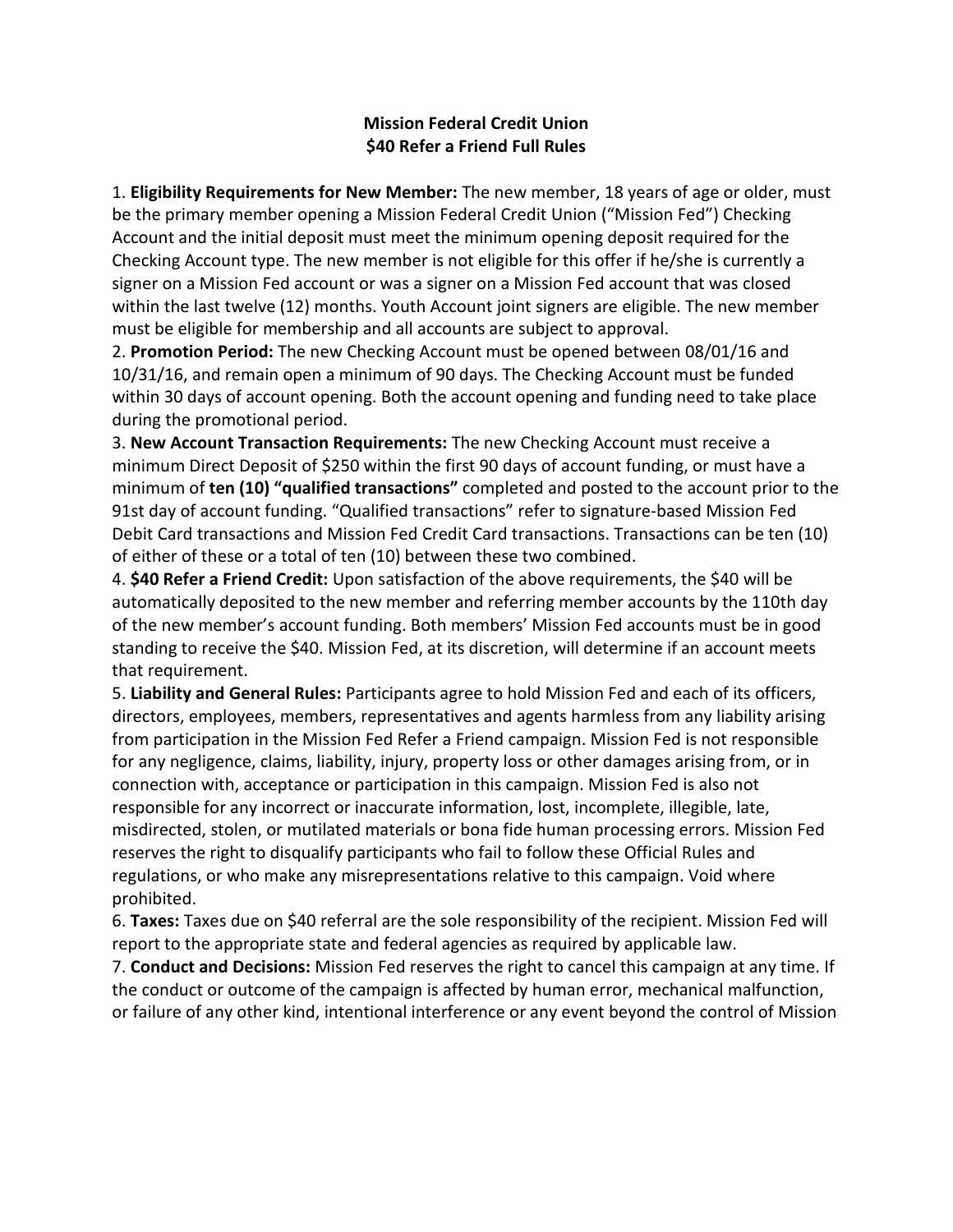Fed, Mission Fed reserves the right to terminate this campaign, or make such other decisions regarding the outcome as Mission Fed deems appropriate. Mission Fed reserves the sole right to interpret these rules and resolve any disputes, conflicting claims or ambiguities related to this promotion. Mission Fed's decisions concerning such disputes shall be final.

8. **Employee Eligibility:** Employees and family members of Mission Fed and its affiliates are eligible for participation. Employees may not refer other Mission Fed employees to receive Refer a Friend rewards.

9. **Publicity Authorization**: The participants agree to permit Mission Fed to utilize their name and likeness in promotional and other Mission Fed materials, without additional compensation or permission, except where prohibited by law.

10. **Miscellaneous:** Mission Fed may substitute referrals, amend the rules or discontinue this promotion at any time. Mission Fed disclaims any responsibility to notify participants of any aspect related to the campaign. For a copy of these rules, please visit any Mission Fed location.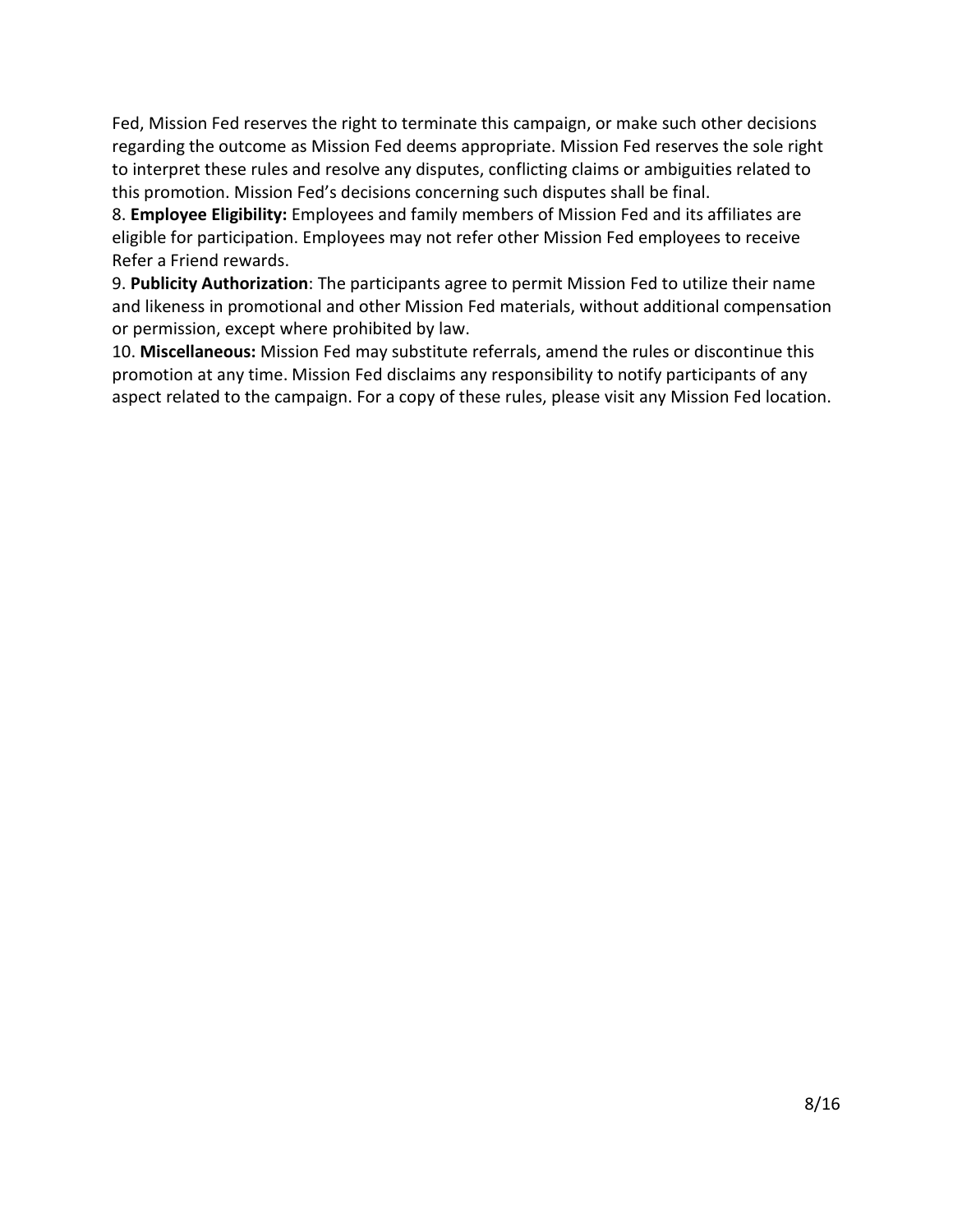## **Mission Federal Credit Union \$200 Cash Prize Drawing Full Rules**

1. **NO PURCHASE NECESSARY TO ENTER**. PURCHASE DOES NOT INCREASE ODDS OF WINNING. VOID WHERE PROHIBITED OR RESTRICTED BY LAW.

2. **How to Enter**: During select promotions, Mission Fed may host cash prize drawings. Existing members are automatically entered into the drawing for each new member they refer during the Refer a Friend promotion between 08/01/2016 to 10/31/2016. No additional transactions are required. One entry per new member referral. Entries become the property of Mission Federal Credit Union and will not be returned.

3. **Prizes and Odds of Winning**: Five (5) winners will receive a cash prize of \$200 each. Odds of winning will vary depending on the number of entries received. Prizes are non-transferable. One \$200 prize per person.

4. **Prize Drawing**: The five (5) Cash Prize winners will be selected in a random drawing by Mission Fed on or before 11/18/16. Winner(s) will be notified via the contact information provided on Refer a Friend forms. For names of the winners, send a self-addressed stamped envelope to: Mission Federal Credit Union Drawing Winners, P.O. Box 919023 San Diego, CA 92191-9023. Include the date of the event with your request. All federal, state, and local laws apply.

5. **Eligibility**: To qualify for the drawing, all entrants must be existing Mission Fed members and U.S. residents age 18 or older at the time of entry. Winners must be able to provide verification of identity and age. By entering this drawing, you accept and agree to be bound by these Official Rules and the decisions of Mission Federal Credit Union. Drawing void where prohibited by law.

6. **Liability and General Rules**: Entrants agree to hold Mission Federal Credit Union and each of its officers, directors, employees, members, representatives and agents harmless from any liability arising from participation in a Mission Federal Credit Union prize drawing. Mission Federal Credit Union is not responsible for any negligence, claims, liability, injury to person or property or other damages arising from, or in connection with, acceptance or participation in any of these drawings. Further, Mission Federal Credit Union is not responsible for any incorrect or inaccurate information, lost, incomplete, illegible, late, misdirected, stolen, or mutilated entries or other materials or bona fide human processing errors. Mission Federal Credit Union reserves the right to disqualify entrants who fail to follow these Official Rules and regulations, who tamper with the entry process, or who make any misrepresentations relative to this drawing. Mission Federal Credit Union shall have the absolute right to determine if an entry is in compliance with these Official Rules without notice to the person attempting to enter.

7. Employees of Mission Federal Credit Union, affiliates and their immediate family members are ineligible to participate or win. Immediate family members include children and grandchildren, parents, brothers and sisters, nieces, nephews and first cousins (that is, a child of an aunt or uncle). Adopted, half, foster, and step family members are also included as immediate family.

8. **Taxes**: Taxes due on \$200 Cash Prize are the sole responsibility of the recipient. Mission Fed will report to the appropriate state and federal agencies as required by applicable law.